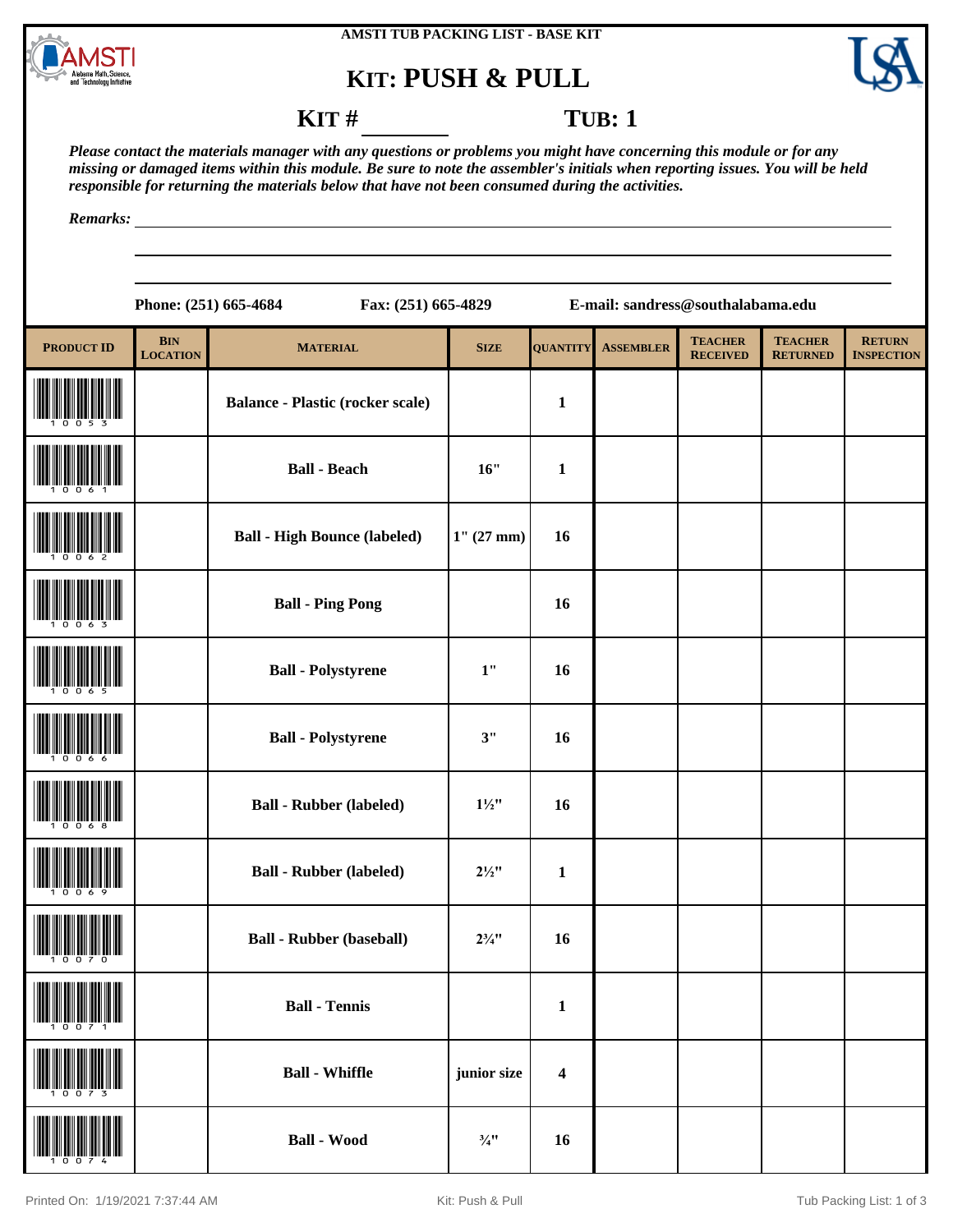|                       | <b>Block - Support - Dry Erase</b>          |                                   | 30           |  |  |
|-----------------------|---------------------------------------------|-----------------------------------|--------------|--|--|
|                       | Card Set - Activity - "Sidewalk<br>Safety"  | set of 5<br>cards                 | $\mathbf{1}$ |  |  |
|                       | Cube - Foam - Colored -<br>ManipuLite       | 1"                                | 48           |  |  |
|                       | Marble - Large                              | 1"                                | 16           |  |  |
|                       | <b>Measuring Tape - English/Metric</b>      |                                   | $\mathbf{1}$ |  |  |
|                       | Poster: "Sidewalk Safety" (double<br>sided) |                                   | $\mathbf{1}$ |  |  |
|                       | <b>Ramp - Masonite</b>                      | $\frac{1}{8}$ " x 10" x<br>$20$ " | 15           |  |  |
|                       | Ramp - Pull-Back                            | 6" x 35"                          | 6            |  |  |
|                       | Ruler - Wood (with center groove)           | 12"                               | 16           |  |  |
|                       | <b>Truck - Toy - Pull-Back</b>              | 4"                                | 6            |  |  |
| <u> Hiljini ili k</u> | <b>Washer - Steel</b>                       | 1½" OD x<br>$9/16"$ ID            | 50           |  |  |
|                       | <b>Aluminum Foil</b>                        | 12" x 75'<br>roll                 | $\mathbf{1}$ |  |  |
|                       | <b>Bag - Paper - Brown</b>                  | lunch                             | 30           |  |  |
|                       | <b>Ball - Tennis - Disposable</b>           | marked                            | $\mathbf{1}$ |  |  |
|                       | <b>Cup</b> - Plastic                        | 10 <sub>oz</sub>                  | 20           |  |  |
|                       | Dot - Adhesive - Blue                       | $\frac{1}{2}$ "                   | 16           |  |  |
|                       | Dot - Adhesive - Green                      | $\frac{1}{2}$ "                   | 16           |  |  |